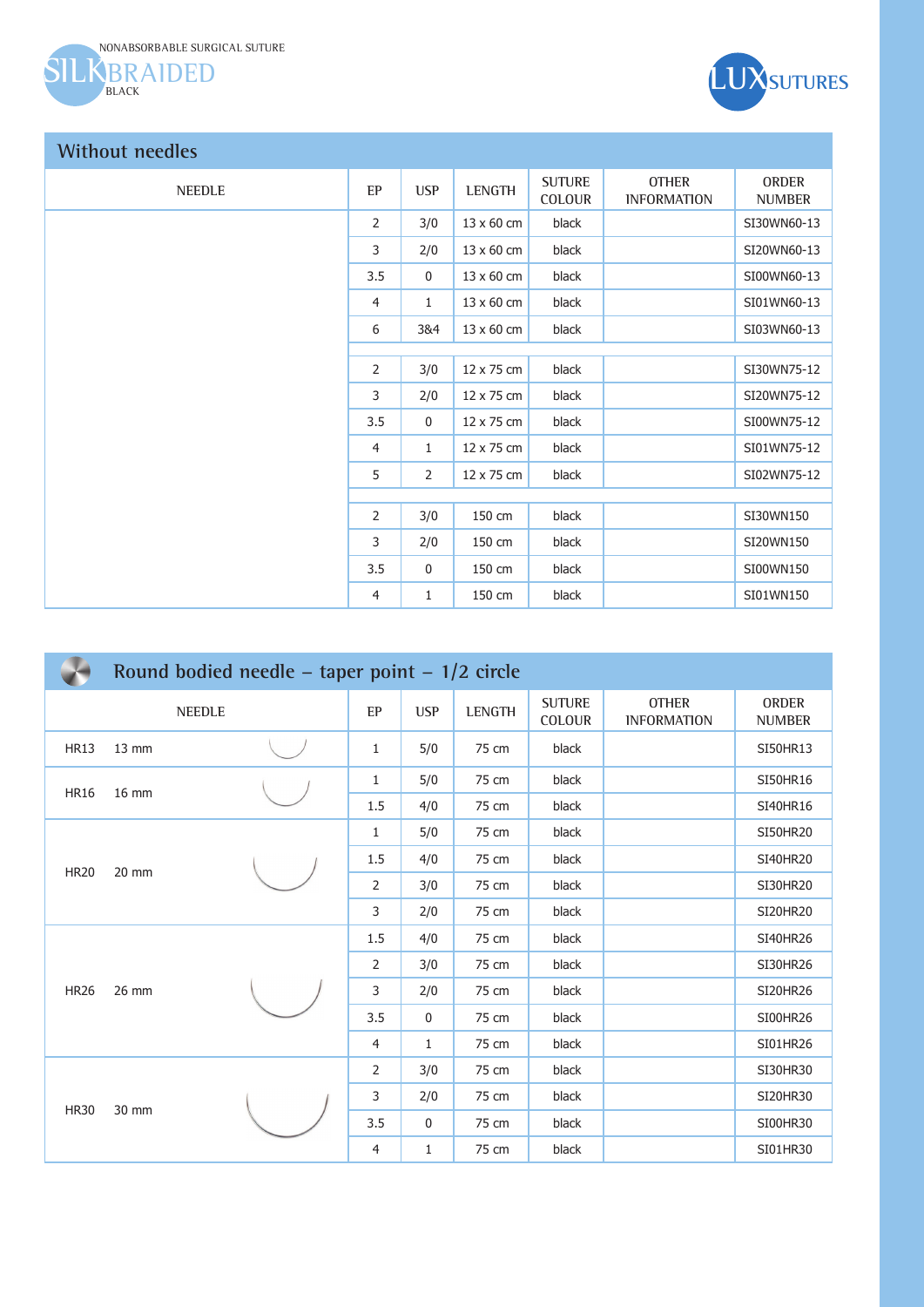

|             | Round bodied needle – taper point – $1/2$ circle |               |                |              |               |                                |                                    |                               |  |  |  |  |
|-------------|--------------------------------------------------|---------------|----------------|--------------|---------------|--------------------------------|------------------------------------|-------------------------------|--|--|--|--|
|             |                                                  | <b>NEEDLE</b> | EP             | <b>USP</b>   | <b>LENGTH</b> | <b>SUTURE</b><br><b>COLOUR</b> | <b>OTHER</b><br><b>INFORMATION</b> | <b>ORDER</b><br><b>NUMBER</b> |  |  |  |  |
| <b>HR37</b> |                                                  | 3.5           | 0              | 75 cm        | black         |                                | SI00HR37                           |                               |  |  |  |  |
|             | 37 mm                                            |               | $\overline{4}$ | 1            | 75 cm         | black                          |                                    | SI01HR37                      |  |  |  |  |
|             |                                                  |               | 3.5            | $\mathbf{0}$ | 75 cm         | black                          |                                    | SI00HR40                      |  |  |  |  |
| <b>HR40</b> | 40 mm                                            |               | 4              | 1            | 75 cm         | black                          |                                    | SI01HR40                      |  |  |  |  |
|             |                                                  |               | 5              | 2            | 75 cm         | black                          |                                    | SI02HR40                      |  |  |  |  |

|                                                                                                                            | Round bodied needle - taper point - straight |  |     |     |       |       |                               |          |  |  |  |
|----------------------------------------------------------------------------------------------------------------------------|----------------------------------------------|--|-----|-----|-------|-------|-------------------------------|----------|--|--|--|
| <b>SUTURE</b><br><b>OTHER</b><br><b>LENGTH</b><br><b>USP</b><br>EP<br><b>NEEDLE</b><br><b>COLOUR</b><br><b>INFORMATION</b> |                                              |  |     |     |       |       | <b>ORDER</b><br><b>NUMBER</b> |          |  |  |  |
| <b>GR22</b>                                                                                                                | $22 \text{ mm}$                              |  | 1.5 | 4/0 | 50 cm | black |                               | SI40GR22 |  |  |  |

|                                                                                                                            | Round bodied needle – tapercut point – $3/8$ circle |  |     |     |       |       |  |                               |  |  |  |
|----------------------------------------------------------------------------------------------------------------------------|-----------------------------------------------------|--|-----|-----|-------|-------|--|-------------------------------|--|--|--|
| <b>SUTURE</b><br><b>OTHER</b><br><b>LENGTH</b><br><b>USP</b><br>EP<br><b>NEEDLE</b><br><b>COLOUR</b><br><b>INFORMATION</b> |                                                     |  |     |     |       |       |  | <b>ORDER</b><br><b>NUMBER</b> |  |  |  |
| DRT18                                                                                                                      |                                                     |  | 1.5 | 4/0 | 75 cm | black |  | SI40DRT18                     |  |  |  |
|                                                                                                                            | $18 \text{ mm}$                                     |  |     | 3/0 | 75 cm | black |  | SI30DRT18                     |  |  |  |

|                                                                                                                                               | Round bodied needle – tapercut point – $1/2$ circle |  |     |     |       |       |  |                  |  |  |  |
|-----------------------------------------------------------------------------------------------------------------------------------------------|-----------------------------------------------------|--|-----|-----|-------|-------|--|------------------|--|--|--|
| <b>SUTURE</b><br><b>ORDER</b><br><b>OTHER</b><br><b>LENGTH</b><br>EP<br>USP<br><b>NEEDLE</b><br>COLOUR<br><b>INFORMATION</b><br><b>NUMBER</b> |                                                     |  |     |     |       |       |  |                  |  |  |  |
| HRT18                                                                                                                                         | $18 \text{ mm}$                                     |  | 1.5 | 4/0 | 75 cm | black |  | <b>SI40HRT18</b> |  |  |  |
|                                                                                                                                               |                                                     |  |     | 3/0 | 75 cm | black |  | SI30HRT18        |  |  |  |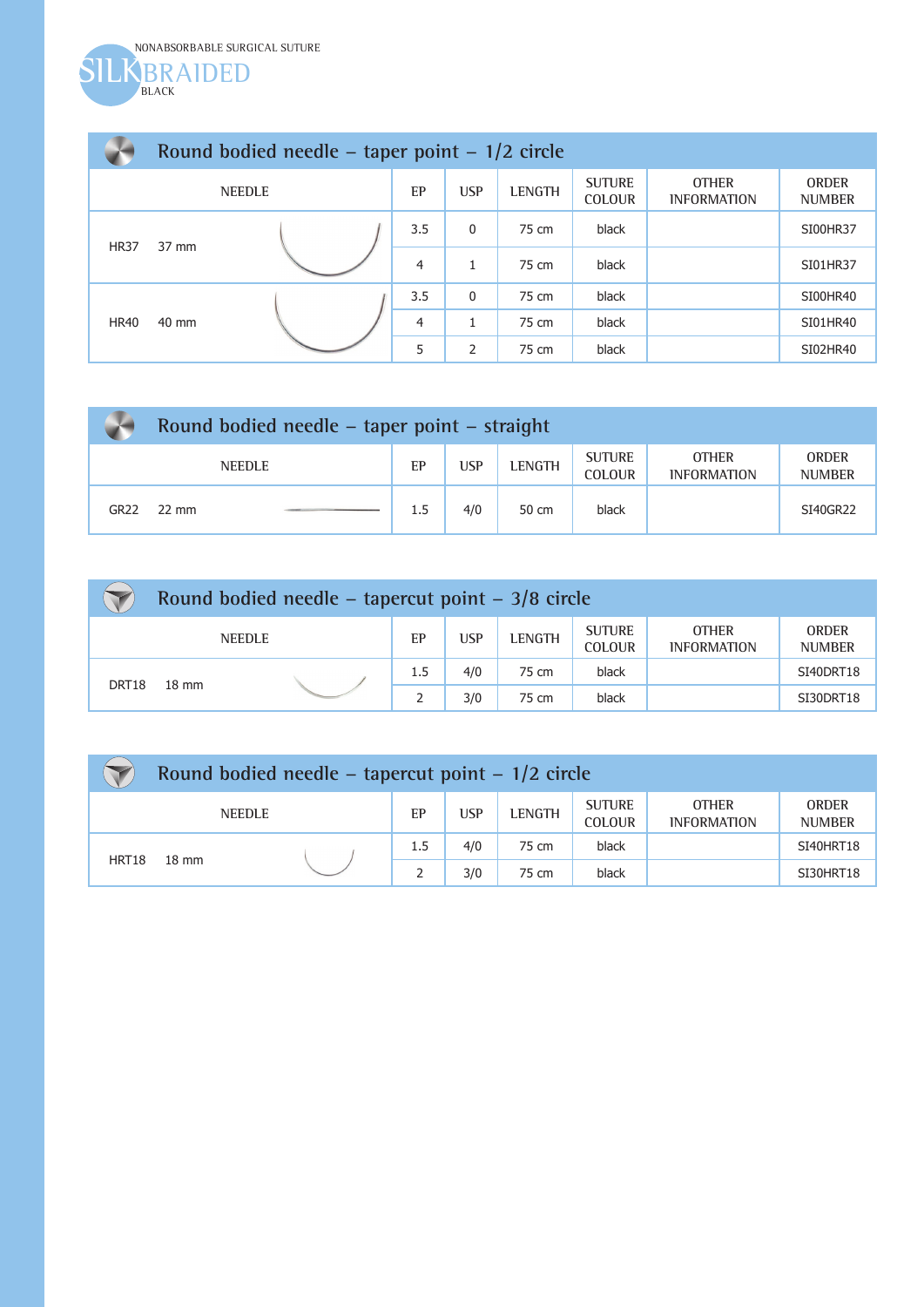



|             |                      | Reverse cutting needle $-3/8$ circle |                |                |        |                         |                                    |                        |
|-------------|----------------------|--------------------------------------|----------------|----------------|--------|-------------------------|------------------------------------|------------------------|
|             |                      | <b>NEEDLE</b>                        | EP             | <b>USP</b>     | LENGTH | <b>SUTURE</b><br>COLOUR | <b>OTHER</b><br><b>INFORMATION</b> | ORDER<br><b>NUMBER</b> |
| <b>DS12</b> |                      |                                      | 0.7            | 6/0            | 45 cm  | black                   |                                    | SI60DS12               |
|             | 12 mm                |                                      | $\mathbf{1}$   | 5/0            | 45 cm  | black                   |                                    | SI50DS12               |
|             |                      |                                      | 0.7            | 6/0            | 75 cm  | black                   |                                    | SI60DS16               |
|             |                      |                                      | $\mathbf{1}$   | 5/0            | 75 cm  | black                   |                                    | SI50DS16               |
| <b>DS16</b> | 16 mm                |                                      | $1.5\,$        | 4/0            | 75 cm  | black                   |                                    | SI40DS16               |
|             |                      |                                      | 2              | 3/0            | 75 cm  | black                   |                                    | SI30DS16               |
|             |                      |                                      | 3              | 2/0            | 75 cm  | black                   |                                    | SI20DS16               |
|             |                      |                                      | $\mathbf{1}$   | 5/0            | 75 cm  | black                   |                                    | SI50DS19               |
|             |                      |                                      | $1.5\,$        | 4/0            | 75 cm  | black                   |                                    | SI40DS19               |
|             | <b>DS19</b><br>19 mm |                                      | 2              | 3/0            | 75 cm  | black                   |                                    | SI30DS19               |
|             |                      |                                      | 3              | 2/0            | 75 cm  | black                   |                                    | SI20DS19               |
|             |                      |                                      | $\overline{2}$ | 3/0            | 75 cm  | black                   |                                    | SI30DS24               |
| DS24        | 24 mm                |                                      | 3              | 2/0            | 75 cm  | black                   |                                    | SI20DS24               |
|             |                      |                                      | 3.5            | $\mathbf 0$    | 75 cm  | black                   |                                    | SI00DS24               |
|             |                      |                                      | 1.5            | 4/0            | 75 cm  | black                   |                                    | SI40DS30               |
|             |                      |                                      | $\overline{2}$ | 3/0            | 75 cm  | black                   |                                    | SI30DS30               |
| <b>DS30</b> | 30 mm                |                                      | 3              | 2/0            | 75 cm  | black                   |                                    | SI20DS30               |
|             |                      |                                      | 3.5            | $\pmb{0}$      | 75 cm  | black                   |                                    | SI00DS30               |
|             |                      |                                      | 4              | 1              | 75 cm  | black                   |                                    | SI01DS30               |
|             |                      |                                      | 2              | 3/0            | 75 cm  | black                   |                                    | SI30DS37               |
|             |                      |                                      | 3              | 2/0            | 75 cm  | black                   |                                    | SI20DS37               |
| DS37        | 37 mm                |                                      | 3.5            | 0              | 75 cm  | black                   |                                    | SI00DS37               |
|             |                      |                                      | $\overline{4}$ | $\mathbf{1}$   | 75 cm  | black                   |                                    | SI01DS37               |
|             |                      |                                      | 5              | $\overline{2}$ | 75 cm  | black                   |                                    | SI02DS37               |
|             |                      |                                      | 3.5            | $\pmb{0}$      | 75 cm  | black                   |                                    | SI00DS45               |
| <b>DS45</b> | 45 mm                |                                      | 4              | 1              | 75 cm  | black                   |                                    | SI01DS45               |
|             |                      |                                      | 5              | $\overline{2}$ | 75 cm  | black                   |                                    | SI02DS45               |